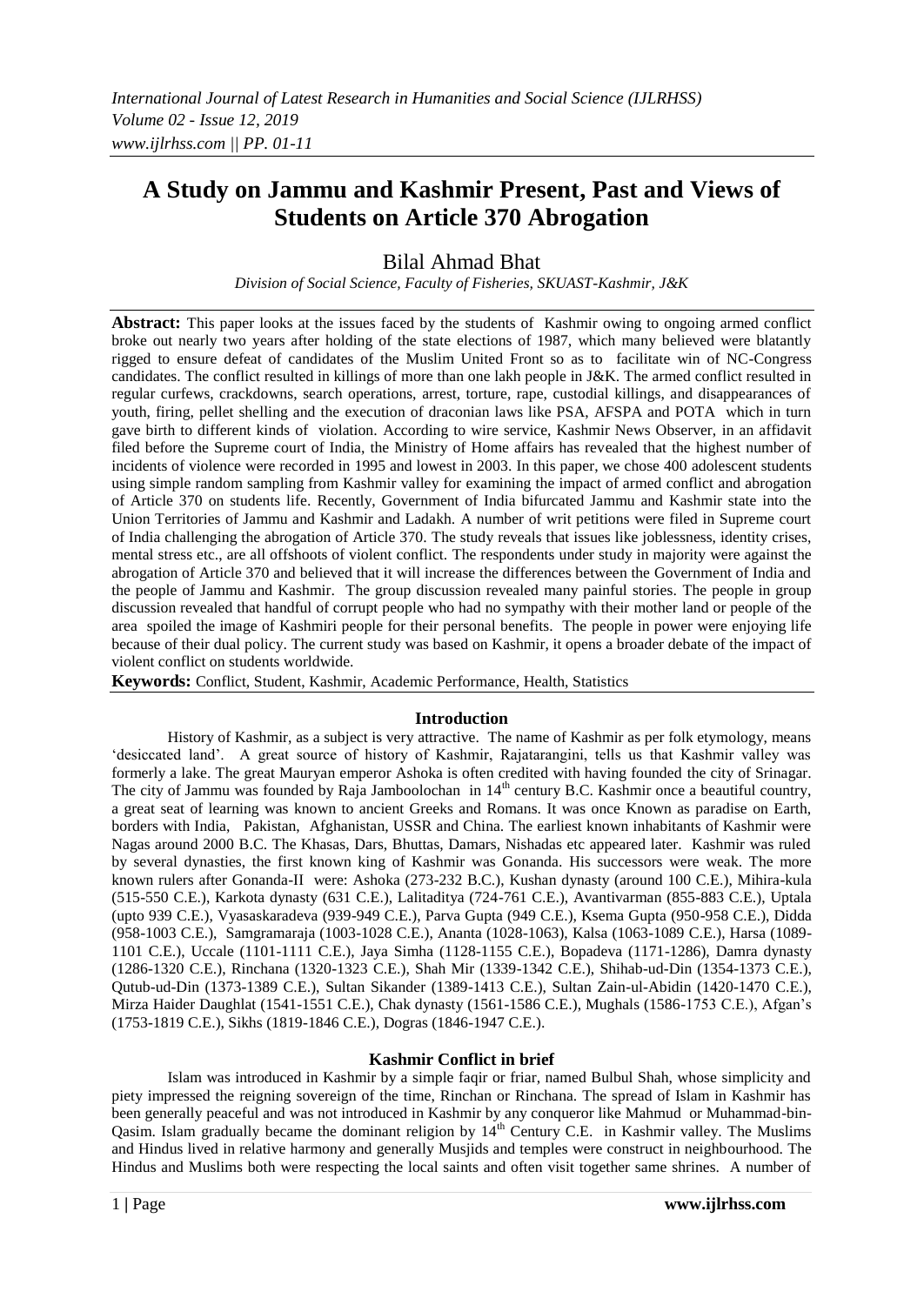#### *Volume 02 - Issue 12, 2019*

#### *www.ijlrhss.com || PP. 01-11*

Kashmiri rulers, such as Sultan Ghiyas-ud-din Zain-ul-Abidin (1423-1474 C.E.), were tolerant of all religions in a manner, comparable to the great Mughal ruler Akbar. The Kashmir upheaval goes back to 1585 when the last Independent Kashmir ruler Yusuf Shah Chak was invited by the Mughal Emperor Akbar to Delhi. The Mughals arrested him and forced him to live a life of solitary confinement at a remote village in Bihar (India), where he ate his heart away in sole distress and breathed his last. Akbar after facing two times defeat in the battle field, cheated the King of Kashmir and killed a very pious King of Kashmir mercilessly, took over the charge of Kashmir and extended his kingdom to the plains of Himalayas. In 1886 C.E. Kashmir lost its independence. It is unfortunate that many times when the natives (Kashmiri) falling foul with their rulers invited the neighbouring Kings to sit on the throne of Kashmir. This character of Kashmiri people has caused a great damage to Kashmiri's itself (people who helped them later on crushed them). Since 1586 people of Kashmir, Muslims and Non-Muslims launched movement of Quit Kashmir under different names. Mughals ruled Kashmir from 1586-1753 C.E. After Mughals Sikhs ruled Kashmir from 1819-1846 C.E.. With the decline of Mughal Empire in India and the advent of British rule, J&K also came under the rule of British before that it was ruled by Sikhs (1819-1846 C.E.). When Punjab and other states including J&K was taken by the British, they made Gulab Singh the Maharaja of J&K and gave it to Dogras on lease for the period of 90 years i.e., from 1846-1936 C.E. and in turn charged the sum of rupees 40 lakhs to the Dogras. It should be noted that Gulab Singh did not buy or own J&K but he was dependent on British Government as records suggest (Treaty of Amritsar, March 14, 1946). British Government would declare the next King in Kashmir as that was their policy in the early conquest of India (Doctrine of Lapse). This shows J&K was indirectly under the occupation of British. In the year 1925 C.E., Maharaja Hari Singh become the ruler of J&K state and introduced a series of reforms in the field of education, economy and social infrastructure. Kashmiri people especially Kashmiri Pandits launched a movement known as "Kashmir For Kashmiris". Due to result of this movement, Raja Hari Singh passed a Law on 31 January, 1927 known as "STATE SUBJECT LAW" imposing restrictions on the entry of non-Kashmiris in government services, and on the sale of agricultural land to them. The contentious issue of Kashmir has been a constant in India-Pakistan relations since the independence and partition of British India in 1947. There were riots in 1947 in India. The modern states of India and Pakistan resulted from the division of the British Indian Empire in 1947, left a bitter rivalry and hostility. At the time of Independence, the Princes ruling the 560-some Indian states were given the choice of joining India or Pakistan. Most Princes quickly decided based on their geographic location and the religious majority. India ended up with a Hindu majority and Pakistan with Muslim majority. Pakistan"s predominately Muslim population was physically separated by 1,000 miles of India between West Pakistan and East Pakistan. The state of Jammu and Kashmir was a problem at the time of partition of India in 1947 as its Muslim, Hindu and Budhist communities lived in relatively distant areas, with the Muslims inhabiting the Kashmir valley adjacent to Western Pakistan. No doubt it is nearly impossible to divide any country into two parts on the basis of religion. The problem of Jammu and Kashmir (J&K) is actually created by the British. The Maharaja (Hari Singh) who ruled J&K at the time of partition wanted full independence, but British refused to allow the independence of J&K or its partition. The Maharaja of J&K with an area of J&K 222236 sq km and whose boundaries touch China (East and North East), Pakistan (West), Afganistan (North West), Himachal Pradesh and Punjab (India) on South, with a Muslim majority signed a oneyear "stand still" agreement with India and Pakistan to maintain the status quo. On October 15, 1947 M.C. Mahajan was appointed as Prime Minister of J&K and Raja Hari Singh offers friendship to India and Pakistan. On October 20, 1947 Bakshi Tek Chand, retired Judge of Punjab High Court was appointed to frame the constitution of the independent J&K State. Soon, the tribal people of Pakistan called Qabalis entered Kashmir to capture J&K. They were 10 kms away in the area of Shalteng from capturing the city Srinagar. Maharaja left the Kashmir and sought timely help from India to throw out Pakistani Qabalis from Kashmir. India didn"t offer him help and asked that the leader of the state should give permission. The prominent leader of Kashmir at that time was Sheikh Abdullah (founder of National Conference) and he waved the green flag to Indian Army to enter Kashmir. Maharaja Hari Singh and Sheikh Abdullah the popular Muslim leader of Kashmir at that time ask Nehru (Prime Minister of India) for Military Assistance. The instrument of Accession for the state of J&K was signed by Maharaja Hari Singh on 26<sup>th</sup> October 1947 but inserted a clause into the agreement to ensure Indian Jurisdiction remain confined to defense, external affairs and communications. It was reported that these clauses were meant to safeguard to his own sovereignty (Akbar: 135) as Maharaja had to deal with Pandit Nehru, Prime minister of India and Sheikh Abdullah, who consistently opposed him for over twenty years (Schofield, 2010). On 27<sup>th</sup> October, 1947 Indian troops landed in Kashmir and the deal was based on Accession, Autonomy, and Plebiscite. In response to Maharajas request Indian troops entered J&K and sparking the first India-Pakistan war (1947-48). The war ended after the intervention of United Nation. In 1948 ceasefire line was established following war. Kashmir was broken into different parts due to this war (IAK (Indian Administered Kashmir), PAK (Pakistan Administered Kashmir)). The Area under PAK (Pakistan Administered Kashmir); 78, 932 sq.km., Area illegally handed over to China by PAK; 5,180 and Area under illegal occupation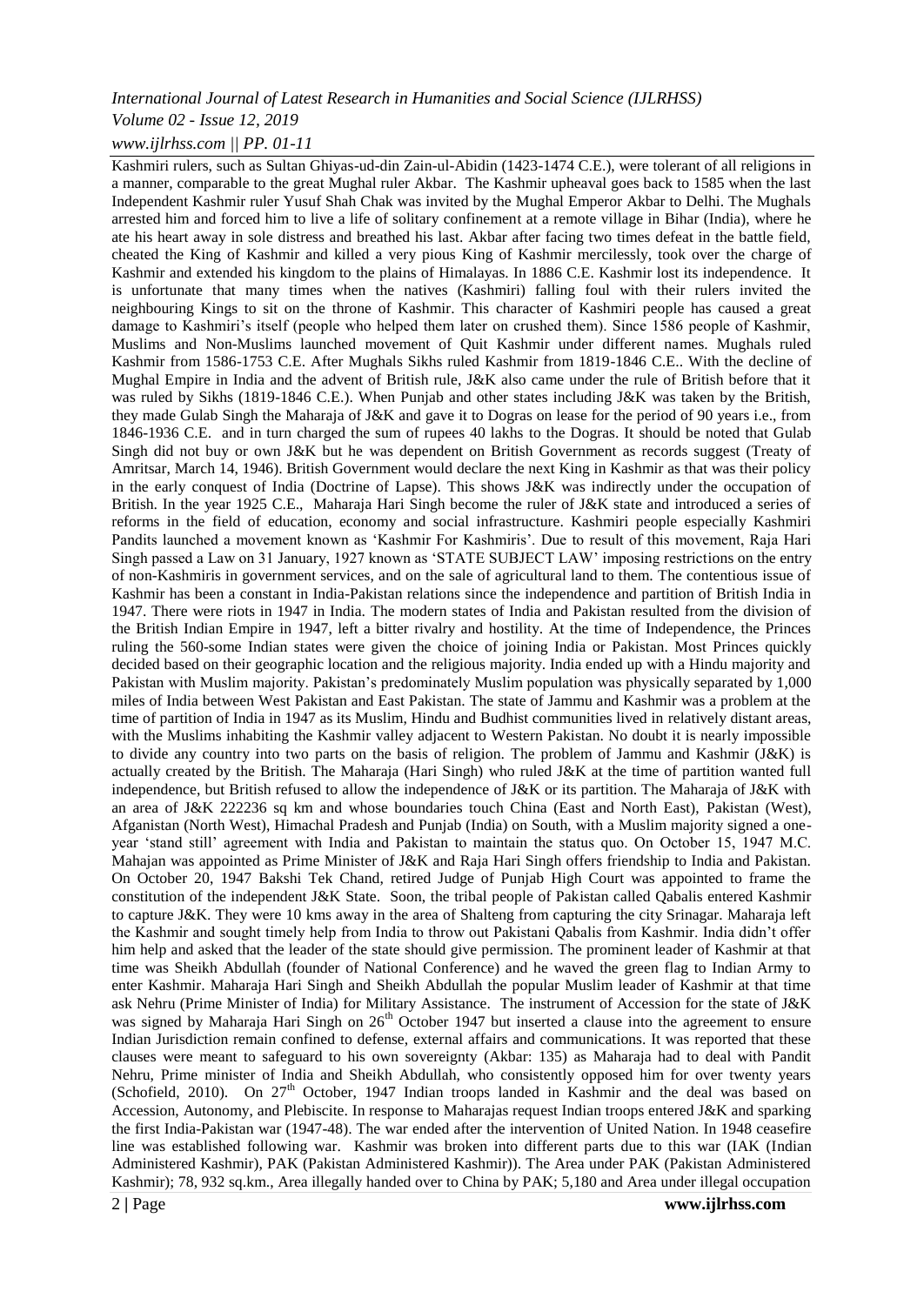*Volume 02 - Issue 12, 2019*

*www.ijlrhss.com || PP. 01-11*

of China (occupied in 1962 war); 37, 555 sq.km. The conflicts turned one of the beautiful place in the world into hell. The map is shown as under:



The people of IAK were given assurance that their will be Plebiscite once there is peace, Article 370 was Employed and people of Jammu and Kashmir were given autonomous state having their own constitution, flag and prime minister. The article 370 of the Indian constitution after opposition of Dr. B.R. Ambedkar was drafted by Gopalaswami Ayyangar, trusted by Shri Pandit Nehru and Maharaja Hari Singh (Thapliyal 2011). The special status governing J&K state was due to the special conditions of its accession to India coupled with military conflict that had overtaken it immediately argued by Gopalaswami Ayyangar. The history of J&K revealed that the Constitution of J&K cannot be amended in respect of the provisions of Article 370 by the state legislature and Centre cannot revoke Article 370 without the recommendations of the J&K"s Constituent Assembly. The Constituent Assembly of J&K ceased to exist in 1957 hence the revocation of Article 370 cannot be done without an amendment of the Constitution of India. The veracity of a special status was being heatedly debated within India and Kashmir. Infact, the gradual erosion of Article 370 by a series of Presidential orders had left only a shadow of the original article till its abrogation on  $5<sup>th</sup>$  August, 2019. The main political figures who are linked with Kashmir dispute are Maharaja Hari Singh, Lord Mount Batin, Ali Muhammad Jinnah, Pandil J.L. Nehru and Sheikh Abdullah.

The United Nations Commission for India and Pakistan (UNCIP) made three visits between 1948 and 1949 to the subcontinent, trying to find a solution agreeable to both India and Pakistan. The United Nation brokered a cease-fire on 11 January 1949. The cease-fire agreement called for the withdrawal of all Pakistani forces and most Indian forces prior to United Nation (UN) sponsored plebiscite on the future of Jammu and Kashmir. A UN peace keeping force deployed to the area where it remains today. The people of Jammu and Kashmir want the Indian-Pakistan dispute over their land settled justly by considering the wishes of the people of J&K.

India and Pakistan fought number of wars directly or indirectly over Kashmir (1948, 1965, and 1971). The Line of Control was re-established after 1971 Bangladesh war. The armed conflict in Kashmir started in 1989. The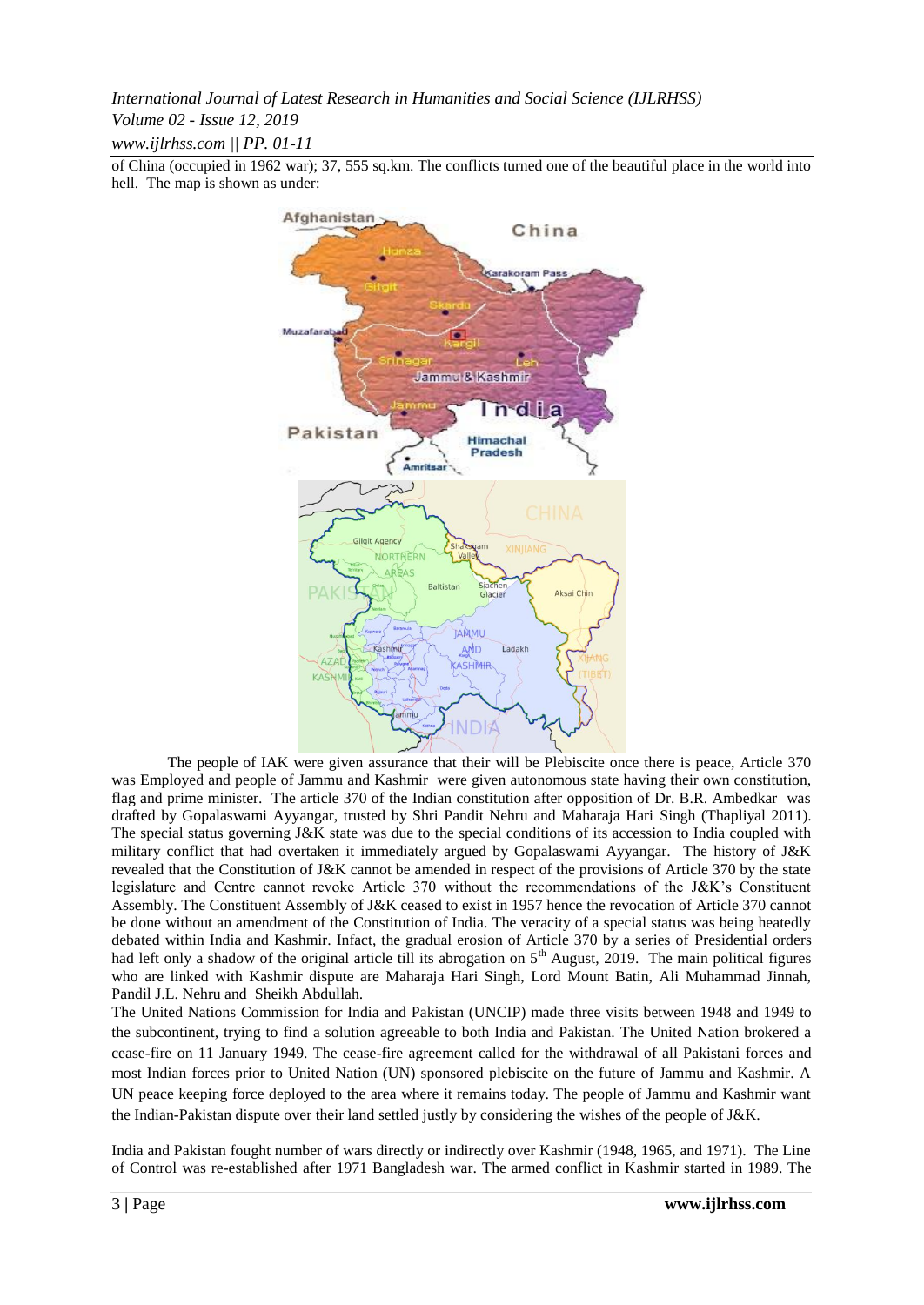## *Volume 02 - Issue 12, 2019*

## *www.ijlrhss.com || PP. 01-11*

Kashmir conflict is linked with 1999 Kargil war, Riots 1992, 1993, 2002, 2006 etc. The Kashmir conflict not only deteriorated the social setup, mental health (Monidipa Banerjee et al., 2014) but also the economic conditions (Sehgal, 2011). According to a latest report since January 1989; 95, 238 Kashmiris, including 7,120 in custody, were killed, 11,107 women molested or disgraced, 109, 191 residential houses and other structures damaged, at least 8, 000 people disappeared in custody, the eyesight of over 2,830 youth including girls has been partially or completely damaged due to the pellet firing by armed forces. Jammu and Kashmir has nurtured a long conflict which entered into an armed phase in 1989, creating a culture of violence. Jammu and Kashmir has been a flash point between India and Pakistan for more than seventy years and it is one of the most dangerous disputes in the world; in the worst-case scenario, it could trigger a nuclear conflict. War is a costly endeavour, whether external or internal. Kashmir for the last 30 years, has fallen into a near civil war situation. Daily protests on streets with tens of thousands people marching, calling for independence have now long been the order of the day in Kashmir. The survey conducted by international humanitarian organization MSF reports that almost half of the population of Kashmir valley is mentally ill. In presence of laws like PSA, AFSPA etc there is increase in Human Rights violations. Thousands booked on different charges because of conflict. The conflict in Kashmir resulted at fast rate Family breakdown, family conflicts, unemployment, late marriages, orphanage culture, etc. There is increase in anti- social activities like drugs use among youth of Kashmir. Jammu and Kashmir is still the Crux of the rivalry between India and Pakistan as both countries spend huge amount of their budget on their defense.



#### **Literature Review**

In this paper, the literature review focused in two parts; positive development of youth and affects of conflict on youth.

Quinn, 1995, reported that there is a need for proper atmosphere for academic achievements.

Robertson, 1997, reported that Youth with good physical and mental status can donate strongly to the progress of their nation, rather than those with troubles or at high risk.

Naqshbandi, 2011, reported that conflict has increased the number of orphans and many of such orphans left their schools at primary or middle school level to fetch their family needs in Kashmir.

Sofiya, 2012, reported that conflict bring the enormity of loss and suffering to description in cold statistics, conflict in any form especially armed conflict always affect the youth.

Grove et al., 2005, reported that there are cases of psychological and social unhealthy behavior of youth in areas affected with conflict.

Dar, 2011, reported that many youth are lying in jails and many are still missing, which resulted to the depression of their family members and sufferings too. In the light of above studies, we conducted the present study with the following objectives:

- To examine the Kashmir conflict in historical context
- To examine the attitude of students towards Importance of Article 370 and its Revocation
- To examine the psychological and other issues pertaining to students due to conflict.

#### **Materials and Methods**

In this paper, a well-designed interview schedules were used to collect the data from 400 students selected randomly from different higher educational Institutions of Kashmir valley to assess the impact of ongoing conflict on attitude of students. The intention and process of the study undertaken was explained to the students to get their approval. The interview schedule was developed after intensive literature review, referring of previous interview schedules and questionnaires and discussion with scholars. Additional research was conducted by group discussion, telephone, email and in meetings with NGOs and Government officials. In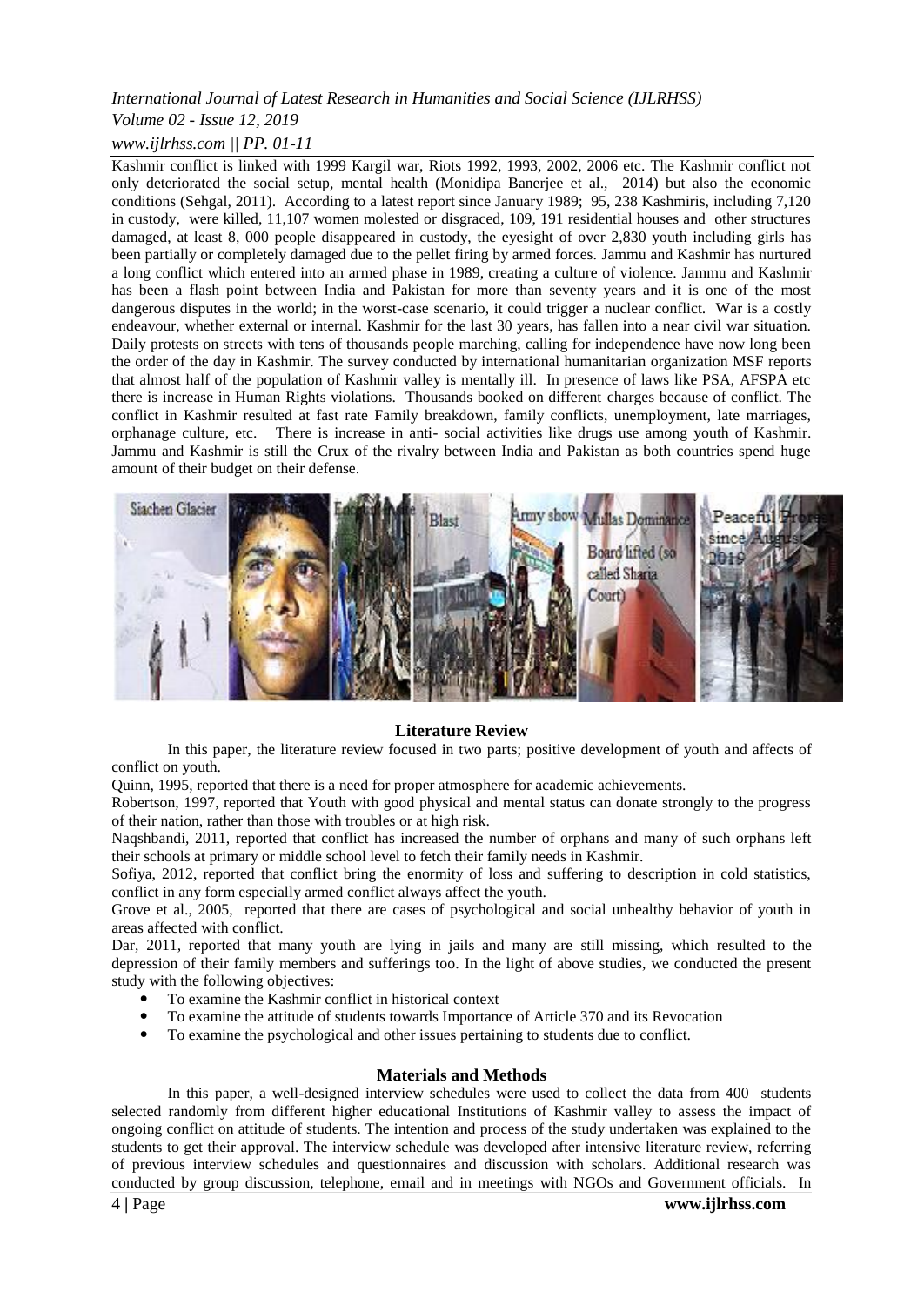## *Volume 02 - Issue 12, 2019*

## *www.ijlrhss.com || PP. 01-11*

order to shield victims and others who might face reprisals by any side for talking against them, names and information that may identify them were held. The data was collected using primary as well as secondary data and analyzed using appropriate statistical tools. The results were presented on the basis of the information collected from the students and group discussion in fair manner as much as possible without any bias.

#### **Results and Discussion**

The data presented in Figure 1, shows the distribution of study population as per the characteristics Gender (Male=50%, Female=50%), Subject chosen (Arts=52.50%, Science=47.50%), Education Status (Pursuing Graduation=50%, Pursuing Post Graduation =50%), Residence (Urban=55%, Rural=45%) and Economic Status (Middle class=94.75%, Lower class =5.25%). Statistically, nonsignificant difference was observed in demographic variables under study (P>0.05).

| S.No. | Characteristics         | Type                            | Frequency | $\%$  |
|-------|-------------------------|---------------------------------|-----------|-------|
| 1.    | Gender                  | Male                            | 200       | 50.00 |
|       |                         | Female                          | 200       | 50.00 |
| 2.    | Subject                 | Arts                            | 210       | 52.50 |
|       |                         | Science                         | 190       | 47.50 |
| 3.    | <b>Education Status</b> | <b>Pursuing Graduation</b>      | 200       | 50.00 |
|       |                         | <b>Pursuing Post Graduation</b> | 200       | 50.00 |
| 4.    | Residence               | Urban                           | 220       | 55.00 |
|       |                         | Rural                           | 180       | 45.00 |
| 5.    | <b>Economic Status</b>  | Middle class                    | 379       | 94.75 |
|       |                         | Lower class                     | 21        | 05.25 |

Table 1: General Information about the studied population

The data presented in Table 2, reveals that in response to statement 1, i.e., Are you fully aware of history of Kashmir, 94.0% male and 92% female respondents reported that they are aware, in response to statement 2, i.e., Are you aware of the fact that Kashmir was an independent country, 100% respondents male as well as female reported that they are aware, in response to statement 3, i.e., do you feel conflict in Kashmir has made youths life difficult to sustain in today's world, 94.5% male and 95.5% female respondents reported that they are aware, in response to statement 4, i.e., do you feel youth living in conflict zone face identity crisis, 93.5% male and 91.75% female respondents reported that they are aware and in response to statement 5, i.e., do you feel prevailing situation in Kashmir has negative impact on youth, 96.5% male and 97.5% female respondents reported that they are aware. Statistically, nonsignificant difference was observed in responses of male and female respondents with respect to all statements (P>0.05).

Table 2: Awareness about history of Kashmir and present Kashmir conflict

| S.No.            | Statement               | Gender | Yes $(\% )$ | No $(\%)$ | idea<br>No<br>(%) | Chisquare | P-value |
|------------------|-------------------------|--------|-------------|-----------|-------------------|-----------|---------|
| 1.               | Are you fully           | Male   | 188 (94)    | 8(4)      | 4(2)              | 0.843     | >0.05   |
|                  | aware of history of     | Female | 184 (92)    | 12(6)     | 4(2)              |           |         |
|                  | Kashmir?                |        |             |           |                   |           |         |
| 2.               | Are you aware of        | Male   | 200 (100)   | 0(0)      | 0(0)              | NA        | >0.05   |
|                  | fact<br>the<br>that     | Female | 200 (100)   | 0(0)      | 0(0)              |           |         |
|                  | Kashmir was<br>an       |        |             |           |                   |           |         |
|                  | independent             |        |             |           |                   |           |         |
|                  | country?                |        |             |           |                   |           |         |
| 3.               | feel<br>Do<br>you       | Male   | 189 (94.5)  | 7(3.5)    | 4(2)              | 0.230     | >0.05   |
|                  | conflict in Kashmir     | Female | 191(95.5)   | 6(3)      | 3(1.5)            |           |         |
|                  | has made youths         |        |             |           |                   |           |         |
|                  | difficult<br>life<br>to |        |             |           |                   |           |         |
|                  | sustain in today's      |        |             |           |                   |           |         |
|                  | world?                  |        |             |           |                   |           |         |
| $\overline{4}$ . | Do you feel youth       | Male   | 187(93.5)   | 4(2)      | 9(4.5)            | 1.273     | >0.05   |
|                  | living in conflict      | Female | 183(91.5)   | 3(1.5)    | 14(7)             |           |         |
|                  | zone face identity      |        |             |           |                   |           |         |
|                  | crisis?                 |        |             |           |                   |           |         |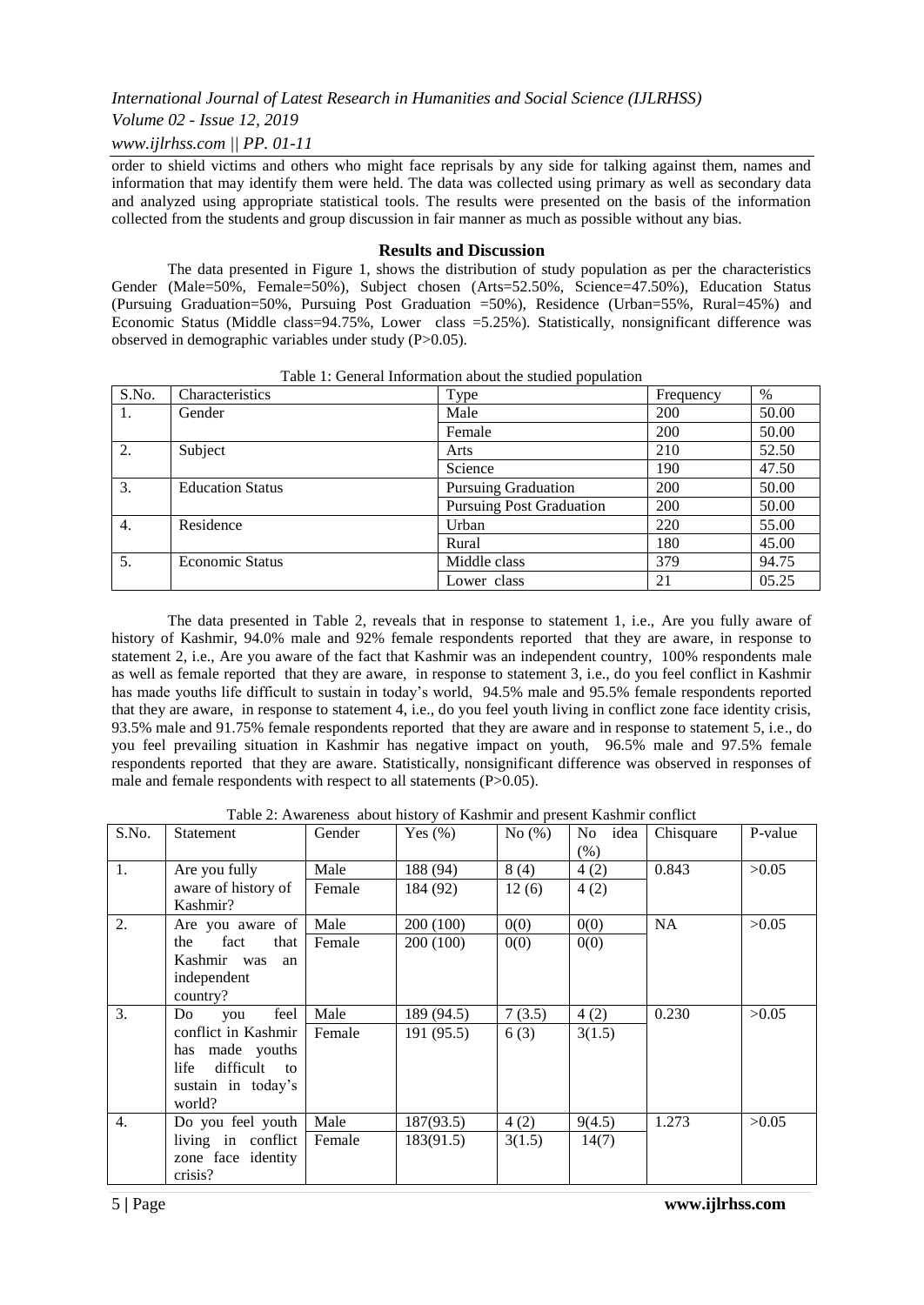## *International Journal of Latest Research in Humanities and Social Science (IJLRHSS) Volume 02 - Issue 12, 2019*

*www.ijlrhss.com || PP. 01-11*

| $\mathcal{D}$ | D <sub>0</sub><br>vou       | feel Male | 193 (96.5) | 3(1.5) | 4(2)   | 0.353 | >0.05 |
|---------------|-----------------------------|-----------|------------|--------|--------|-------|-------|
|               | prevailing situation Female |           | 195(97.5)  | 2(1)   | 3(1.5) |       |       |
|               | Kashmir<br>has<br>1n        |           |            |        |        |       |       |
|               | negative impact on          |           |            |        |        |       |       |
|               | vouth?                      |           |            |        |        |       |       |

The data presented in Table 3, reveals that in response to statement 1, i.e., Are you in favour of Revocation of Article 370, 97% male and 94% female respondents reported that they are against it, in response to statement 2, i.e., can Revocation of Article 370 change status of Kashmir issue, 94.5% male and 93.5% female respondents reported that they are against removal of article 370, in response to statement 3, i.e., Do you feel Jammu and Kashmir will develop after Revocation of Article 370, 92% male and 90.5% female respondents reported that they are aware, in response to statement 4, i.e., do you feel Jammu and Kashmir leadership is responsible for the present situation in Kashmir, 89.5% male and 91% female respondents reported that they feel poor leadership is responsible for present crisis and in response to statement 5, i.e., Do you feel Revocation of Article 370 will increase armed conflict, 90.5% male and 77.5% female respondents reported feel it will increase armed conflict. Statistically, nonsignificant difference was observed in responses of male and female respondents with respect to all statements except statement 5. The reason may be women folk of Kashmir in majority do not take much interest in politics.

| S.No. | Characteristics                                | Variable       | Yes $(\%)$ | No(%)      | idea<br>No<br>(% ) | Chisquare | P-value |
|-------|------------------------------------------------|----------------|------------|------------|--------------------|-----------|---------|
| 1.    | Are you in favour of<br>Revocation of Article  | Male<br>Female | 2(1)       | 194 (97)   | 4(2)               | 2.217     | >0.05   |
|       | 370?                                           |                | 3(1.5)     | 188 (94)   | 9(4.5)             |           |         |
| 2.    | Can Revocation of                              | Male           | 7(3.5)     | 189 (94.5) | 4(2)               | 0.683     | >0.05   |
|       | Article 370 change                             | Female         | 10(5)      | 187(93.5)  | 3(1.5)             |           |         |
|       | Kashmir<br>of<br>status<br>issue?              |                |            |            |                    |           |         |
| 3.    | Do you feel Jammu                              | Male           | 8(4)       | 184(92)    | 8(4)               | 0.891     | >0.05   |
|       | Kashmir<br>will<br>and                         | Female         | 7(3.5)     | 181(90.5)  | 12(6.0)            |           |         |
|       | develop<br>after                               |                |            |            |                    |           |         |
|       | Abrogation of Article<br>370?                  |                |            |            |                    |           |         |
| 4.    | Do you feel Jammu                              | Male           | 179(89.5)  | 17(8.5)    | 4(2)               | 0.293     | >0.05   |
|       | Kashmir<br>and                                 | Female         | 182 (91)   | 15(7.5)    | 3(1.5)             |           |         |
|       | leadership<br><i>is</i>                        |                |            |            |                    |           |         |
|       | responsible for<br>the<br>present situation in |                |            |            |                    |           |         |
|       | Kashmir?                                       |                |            |            |                    |           |         |
| 5.    | feel<br>Do<br>you                              | Male           | 181 (90.5) | 11(5.5)    | 8(4)               | 15.936    | < 0.01  |
|       | Revocation of Article                          | Female         | 155(77.5)  | 14(7)      | 31(15.5)           |           |         |
|       | 370<br>will<br>increase                        |                |            |            |                    |           |         |
|       | armed conflict?                                |                |            |            |                    |           |         |

Table 3: Attitude of students towards Importance of Article 370 and its Abrogation

The data presented in Table 4, reveals that majority of the respondents (54.75%) reported that Kashmir conflict result in killing of our any family member or relative, 86.5% respondents reported that life and honour of people is unsafe due to ongoing conflict in Kashmir, 40.75% respondents reported that we or any of our family member was tortured or humiliated, 80.25% respondents reported that they have witnessed encounter, 61.75% respondents reported that they are worried about their future in Kashmir and 96.75% respondents reported that they feel armed conflict in Kashmir had effected health of people. According to the survey (2015) [conducted by international humanitarian organisation Médecins Sans Frontières](http://www.indiaenvironmentportal.org.in/reports-documents/kashmir-mental-health-survey) or Doctors Without Borders (MSF), 1.8 million adults in the Valley show symptoms of significant mental distress and women in the Valley are more afflicted by mental distress than men. The conflict also resulted in increase in drug addiction and at present more than 70 thousand is involved in drug abuse out of these drug addicts around 26% are women folk.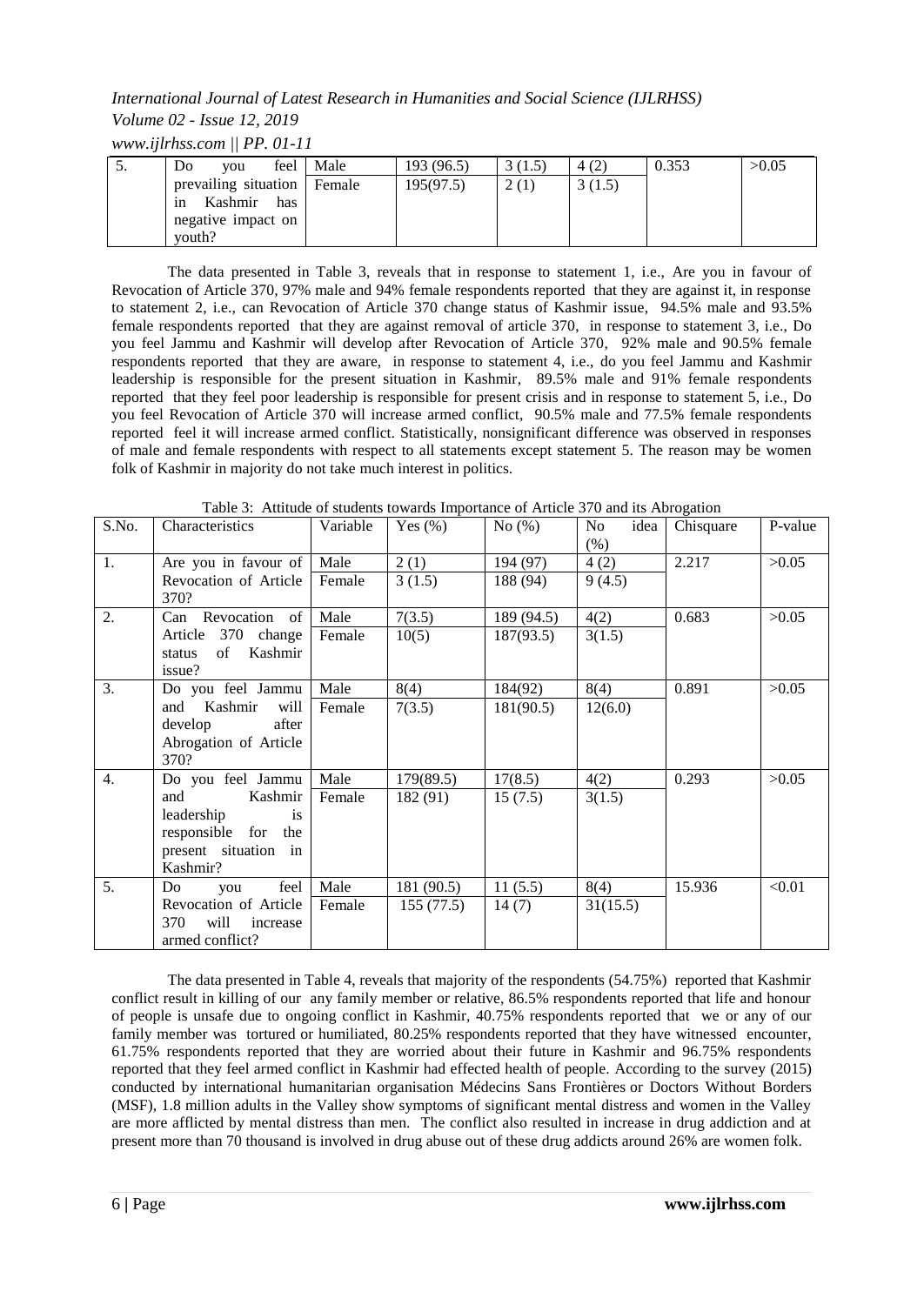# *International Journal of Latest Research in Humanities and Social Science (IJLRHSS) Volume 02 - Issue 12, 2019 www.ijlrhss.com || PP. 01-11*

|       | Table 4: Impact of Kashmir conflict on people of Jammu and Kashmir                |             |             |             |  |
|-------|-----------------------------------------------------------------------------------|-------------|-------------|-------------|--|
| S.No. | Characteristics                                                                   | Response    |             |             |  |
|       |                                                                                   | Yes $(\% )$ | No(%)       | No idea (%) |  |
| 1.    | Does Kashmir conflict result in killing of your<br>any family member or relative? | 219 (54.75) | 144 (36.00) | 37(9.25)    |  |
| 2.    | Do you feel life and honour of people is unsafe<br>due to on going conflict?      | 346 (86.50) | 13(3.25)    | 41(10.25)   |  |
| 3.    | Do you remember you or any of your family<br>member tortured or humiliated?       | 163 (40.75) | 121(30.25)  | 116(29.0)   |  |
| 4.    | Have you witnessed any encounter?                                                 | 321 (80.25) | 72(18.0)    | 7(1.75)     |  |
| 5.    | Are you worried about your future in Kashmir?                                     | 247 (61.75) | 41(10.25)   | 112 (28.0)  |  |
| 6.    | Do you feel armed conflict had effected health of<br>people?                      | 387 (96.75) | 8(2.0)      | 5(1.25)     |  |

The data presented in Figure 1, reveals that 23.5% respondents believe that Supreme Court of India can give decision against cabinet decision regarding revocation of Article 370, 37% reported against it and 39.5% respondents were not sure. In group discussion, a good percentage of people still trust that there are great personalities in India who respect wishes of people of Kashmir.



The data presented in Figure 2, reveals that majority (53.5%) of the respondents were of the opinion that leadership of Jammu and Kashmir is responsible for the present crisis, 27.5% respondents believed leaders of Jammu and Kashmir are not responsible and 19% respondents reported that they have no idea about work of leaders. The respondents reported that leaders in majority were involved in corruption and betrayed the people of Jammu and Kashmir. The study revealed that a number of so called leaders were affiliated with number of parties for personal benefits. Recently, the daughter of Ex CM of JK requested Govt to shift her to other place outside Jammu and Kashmir as in Kashmir it is very cold. On chair the same Ex CM was ignoring requests of helpless people who approach her against illegal detentions of their dear ones. It was permissible during her rule to book any family member in place of anyone. It was routine matter that in place of one brother other brother or in place of son father was kept in Jail/hostage on any charge. The respondents in one voice wanted end of exploitation of corrupt people. The respondents believe that few leaders may again betray society by changing their party.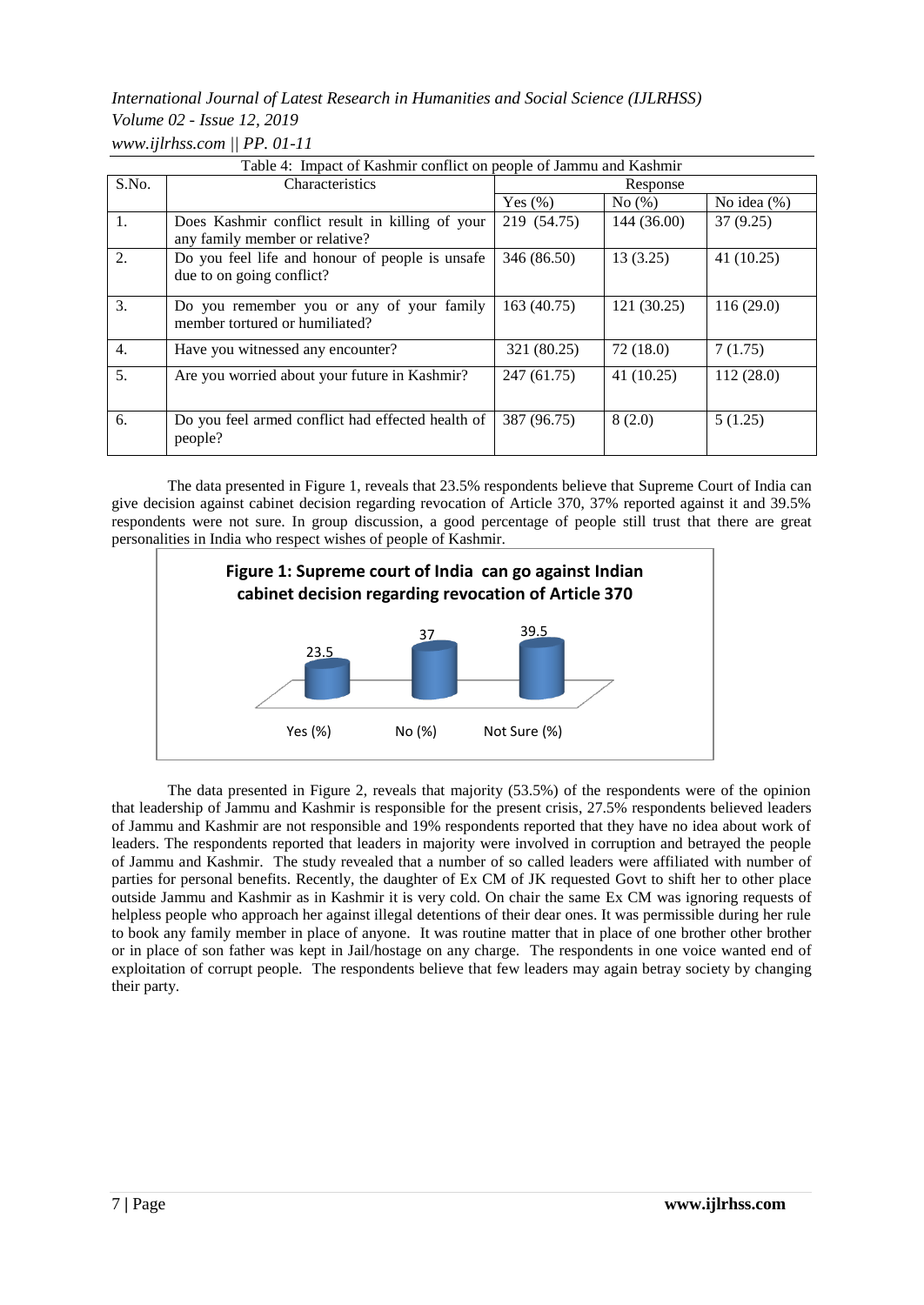*International Journal of Latest Research in Humanities and Social Science (IJLRHSS) Volume 02 - Issue 12, 2019 www.ijlrhss.com || PP. 01-11*



The data presented in Figure 3, reveals that majority (80.5%) of the respondents reported that they or any of their family member or relative were forced to tolerate torture/humiliation simply for being resident of conflict zone, 12.5% respondents reported they were not tortured and 7% reported that they have no idea about torture of their family or any relative. The respondents reported that in general every person living in Kashmir faced torture/humiliation. It is very important to report that goons made life of common people hell as they had links with powerful people. Even goons using self designed Sharia courts and other goons centers to crush helpless people. This can be verified from courts of Kashmir where a number of cases exist because of fraud futwaas issued by so called Ullemas/Mufties who are working with goons and double cross people. The self styled grand mufti Naser as per google was enjoying life in foreign countries without beard upto 50 years now enjoying support of some politicians and so called Hurriyat supporters, double cross people like Inam (P.A. of Engr Rashid, Indian politician presently in Jail for terror funding case) son of G. Nabi (worker of Mirwaiz) issuing futwaas of his choice to show dominance. The said self styled grand Mufti even hire goons of his locality and use them as witness to defend his false futwaas. The fact can be verified from the courts of Kashmir valley where a number of cases because of him are listed daily for hearing. In various sweet names like Fallah committee etc a number of goons especially retired Govt employees, few among them even never entered Musjid for prayer during their youth, enjoy creating fuss in the society using their old contacts. In one group discussion it was reported that a person (Hamid Khan, alongwith retired teacher (Bashir Master), retired JK Bank Manager (Shola Sahb), Irfan etc of Srinagar), member of some fraud committee were involved in more than 60 divorce cases using goons and even using their children"s as false witness to create fuss between families for money or for their madness. In group discussion people in majority want end of false courts from Kashmir that exist in the name of religion and people also wish the punishment of fraud people under relevant sections of law who disturbed society and forced innocent peoples to courts under false cases. The people of downtown area living anywhere presently link themselves with Awami Action Committee (AAC) to show dominance without having any idea about the life of founder of this Committee (Shaheed Mirwaiz Farooq), who never succumbed to any pressure, intimidation, or threats. Mirwaiz Muhammad Yousuf Shah, uncle of Moulvi Muhammad Farooq had to migrate to Pakistan after few years of the birth of Mirwaiz Moulvi Muhammad Farooq (December 14, 1944). Mirwaiz Muhammad Yousuf Shah was a simple great scholar, an honest sober person, never accepted gifts from his followers or supported any corrupt. People still respect Mirwaiz family because of their enormous contributions to Muslims, in general, and Kashmiri people, in particular. A great Islamic scholar once told me Mirwaiz Muhammad Yousuf Shah never touched any unknown women and once he refused to take part in marriage when unknown women"s throw sweets on him. He was following Sharia in practical life and never encouraged anyone who was not following it. Imam Hai who is leading the prayer in Jamia Musjid Srinagar and whose family has been leading the prayers in Jamia Masjid since Budshah"s times shared many stories about Mirwaiz Muhammad Farooq and his son present Mirwaiz in an interview which in detail is out of context here. Syed Sahib is all praise for Mirwaiz, Moulana Farooq Sahib. He refuses to compare Mirwaiz Umer Farooq to his father. "There is simply no comparison. Umar Sahib has to go a long way to achieve that stature," he said. The divine leadership is not for transgressors and tyrants but it is for righteous and just people. There are numerous sayings of the Prophet Muhammad (pbuh) that teach us to obey the men of piety and virtuosity. Muslims are guided by Prophet Muhammad (pbuh) not to accept tyrants, corrupt people and evil-doers as their leaders or rulers. The Islamic democracy, which is based on freedom, equality, peace, progress, justice and piety and is enacted through general elections means the election of pious, honest and just people. The modern Islamic scholars on leadership reject nomination and support elections. In group discussion people in majority wish end of fraud futwaa centers, and double cross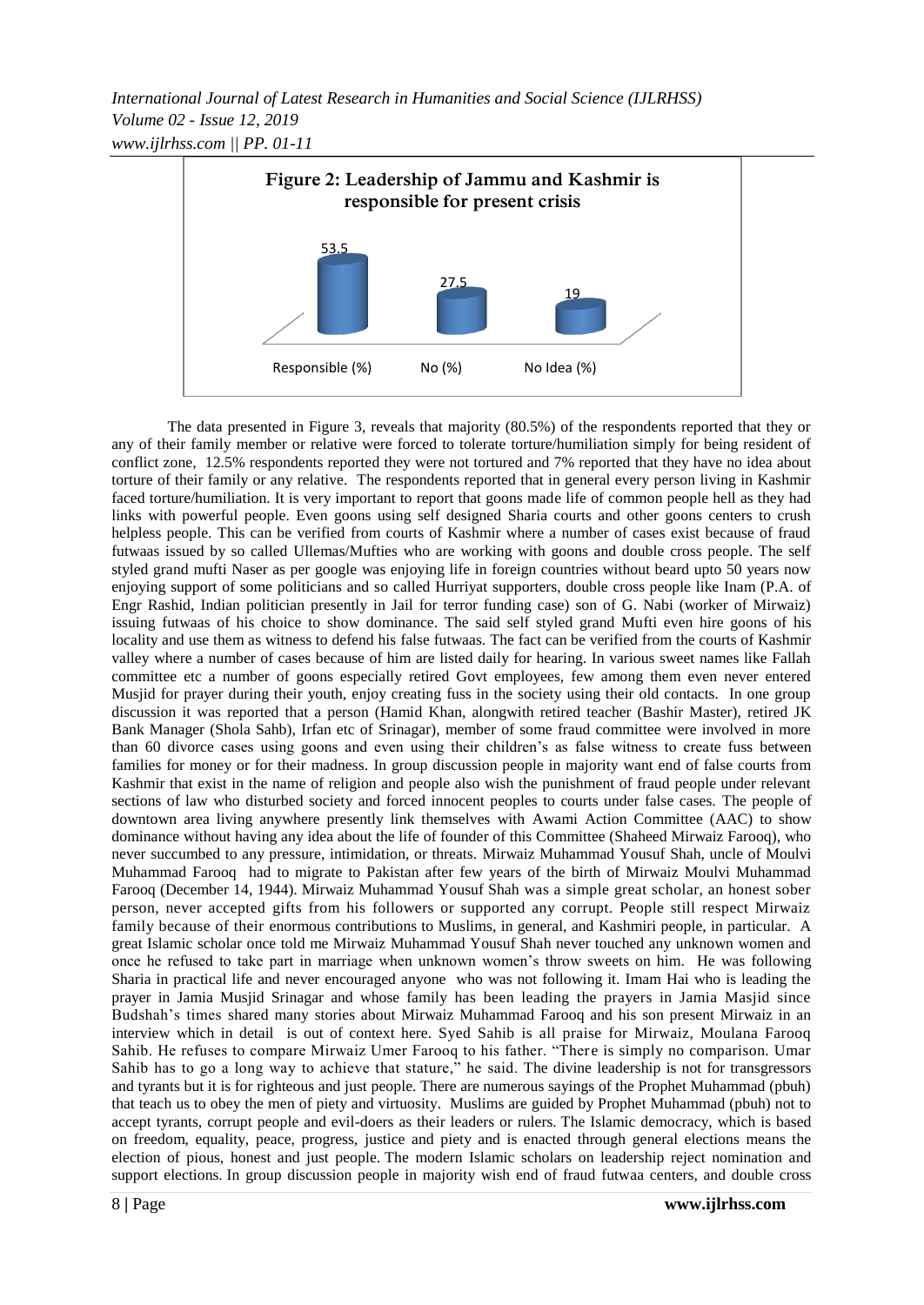## *Volume 02 - Issue 12, 2019*

## *www.ijlrhss.com || PP. 01-11*

people, the real enemies of Kashmir. The criminals link themselves with self designed committees taking advantage of Kashmir dispute and force innocent people to accept their dictates. The author share his personal experience that few Mullas of Kashmir earn lakhs of rupees by issuing fraud futwaas or by creating fuss in the society. The big example is that of self styled grand mufti of Kashmir who associate himself to various parties for personal benefits. Recently, he hide his board of supreme court which he was using alongwith goons to misguide public in the name of religion. In group discussion it was also reported that goons (male as well as female) are given so much of freedom that they even dared to sell Musjids on their choice and adjust people from other countries in Govt departments of Jammu and Kashmir. The group discussion revealed many stories which shows politicians in power were ignoring law of the state. Illiterates who were their party workers were gifted with Govt jobs. The group discussion also revealed that people in power enjoying stay in Posh colonies of Srinagar since decades, still earning jobs on backward certificates. The land to tiller policy created havoc as people possessing virtually nothing are now holding hundreds of Kanals of land and enjoy in dominating people of city, the real owners. Sheikh Abdullah was popular among villagers because he supported land to tiller policy. It is noticed that few trusts/NGOs spend crores of rupees on building of Musjids or houses of poor or helping victims but the criteria of choosing people for financial support and availability of amount of funds to these agencies is a mystery. It is important here to mention about the qualities of a Muslim leader. The great Muslim leader Abubakr (R.A.) in his first address as head of the Islamic state, told the Ummah: I have been chosen to rule over you, though I am not the best among you. Help me if I am right; correct me if I am wrong. There should be accountability, the great Muslim leader Abubakr (R.A) further stated that "Obey me as long as I obey Allah and His prophet; if I do not obey them, you owe me no obedience". In Kashmir leaders take advantage of conflict and change parties if asked about accountability.



The data presented in Figure 4 revealed that as per students understudy the main threats due to abrogation of article 370 are religious identity (39.5%), demographical change (27.5%), cultural identity (25%) and life security (8%). The students in majority feel that life in Kashmir will be tough in future than earlier. The decades of conflict in Kashmir effect academic performance of students and it will be difficult for students of Kashmir to compete students of other states of India for job. In Kashmir we observe frequent strikes, curfews and e-curfew which effected whole education system.

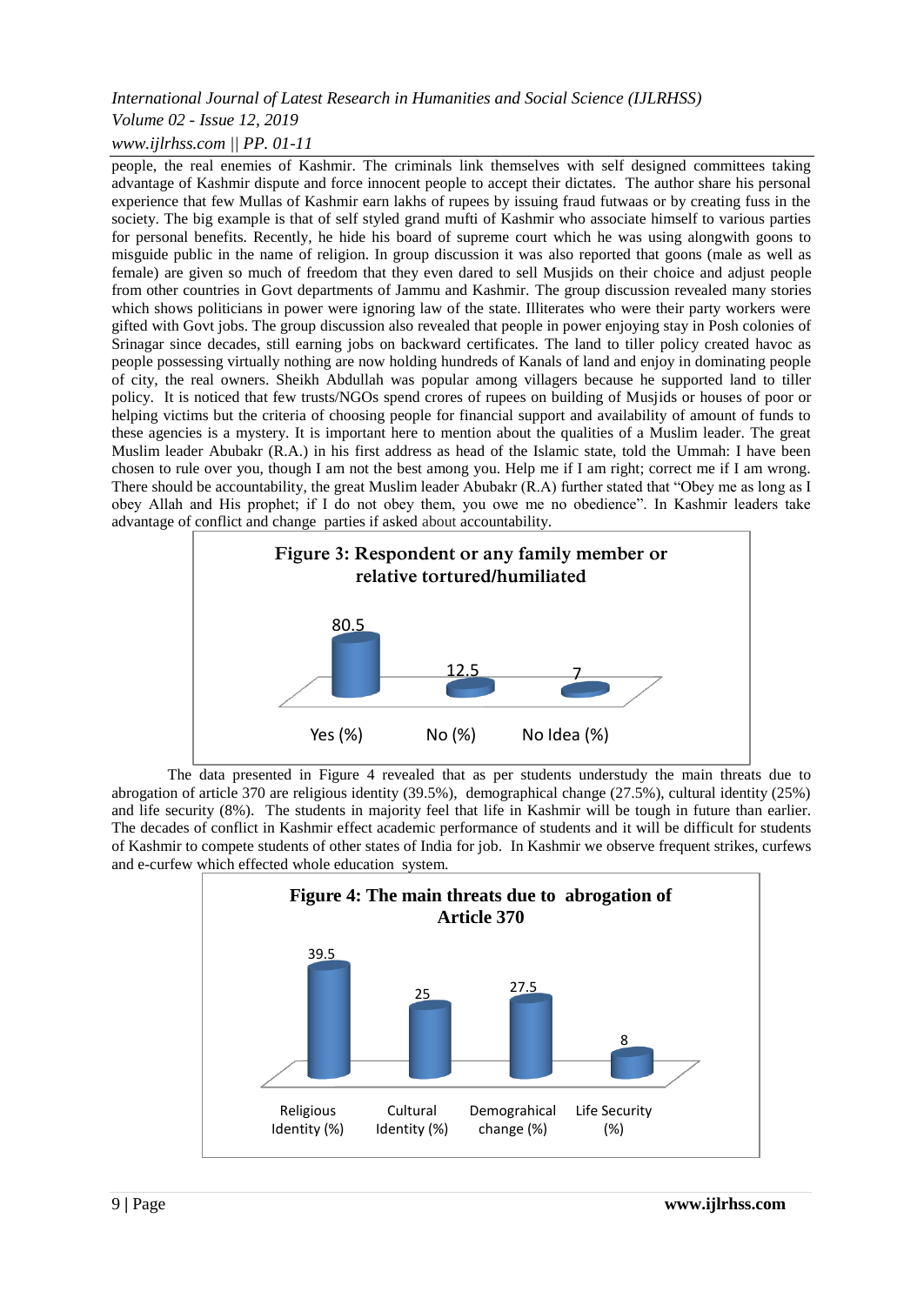# *International Journal of Latest Research in Humanities and Social Science (IJLRHSS) Volume 02 - Issue 12, 2019 www.ijlrhss.com || PP. 01-11*

#### **Conclusion**

Jammu and Kashmir remained the center of conflict between Pakistan and India since 1947 who fought three wars over Kashmir. The nature of Kashmir conflict was different until 1989, with the downfall of the Soviet Union, India as its closest associates got affected and in 1989 uprising in Kashmir forced India to install huge armed personals in the civilian areas of Kashmir valley, this move made civilians helpless and many lost their lives, became disabled psychologically as well as physically (Sehgal, 2011). The research shows that there are almost 81 Indian soldiers for every square mile of the contested region, including in school areas, and 95 percent of the soldiers are neither Kashmiri nor Muslim, thus harboring "hardly" any sympathy for Kashmiri youth. The population of Jammu and Kashmir forms only 1.04 percent of India as per census 2011. Conflict effects students especially girls who have experienced the largest rates of dropouts. The youth enroll themselves into armed conflict due to political disturbance, ideological, social, community or family reasons, peer pressure, love for freedom and revenge. The Kashmir conflict has affected in every aspect of life, hundreds of youth lost their lives, their beloved ones and many youth are languishing in different jails inside the state or outside the state, detention centers and so many youth became psychological and physically disabled due to the use of excessive force. It is also observed that conflict broke down tradition community structure, disintegrated cultural norms and coping mechanism. Conflict gave birth to hundreds of goons (double cross people) who work together as vulture team to crush common people. The research summing up with an urgent need to develop a comprehensive, integrated and decentralised mental health programme in the Kashmir Valley aiming at both, prevention and treatment. Seminars and Group discussion among students in educational institutes can help in understanding the problem and peaceful ways of solving this issue. The central Indian Government must ratify the International Convention for the protection of all persons. In group discussion all respondents in one voice wish peaceful solution of Kashmir issue and support return of Kashmiri Pandits to their home land without any condition as they are part of Kashmir history and culture. Since last three years the drop out students after  $10<sup>th</sup>$ showed increasing trend and students from poor families are suffering in academics due to conflict. The students are paying heavy price in this conflict zones, education gets affected by the day to day curfews, restrictions and bandhs. Students get less number of working days and their syllabus and other assignments doesn't get completed in the stipulated time. Lot of children have lost their vision due to pellet injuries, some total loss of vision and some have been affected partially. Our economy, our tourism and other developmental activities are suffering due to conflict. It takes a heavy toll on our human resource and our young generations especially our young boys and students, professors, engineers, and others get killed either by taking extreme step by picking gun or in a cross fire or some encounter. The people of Jammu and Kashmir state showed maturity after revocation of Article 370 as they protested against this decision peacefully and believed Supreme Court of India will support them. In Kashmir since August 5, 2019 due to protests and e-curfew businessman and students suffered most. Jamiat Ullemai Hind and Shiv Sena Chief Mohan Bagat were of the opinion that revocation of Article 370 against the wishes of Kashmiri people is not good. In general the good people of India and Pakistan respect the wishes of people of Kashmir and want peaceful solution of Kashmir issue which is important for the development of this region.

#### **Suggestions for Policy Implication**

- The suggestions given will aid to improve lives of youth in the conflict hit zones in general, and also will help out to build peace and safeguard to women and children.
- Conflicts must be avoided at first place, for that matter resolution of conflict via peaceful discussion should be preferred.
- The United Nations declarations and all the international treaties must be appreciated by the nations in the large concern of human beings who come under it.
- In conflict zones, the economic security should be provided to the citizens so that their fundamental needs can be fulfilled.
- Human rights law prohibits extrajudicial executions, torture and enforced disappearances. In conflict zone children and women folk should be given due respect and safety by Government and Non-Government agencies. The goons and double cross people should not be given any freedom to attack helpless people.